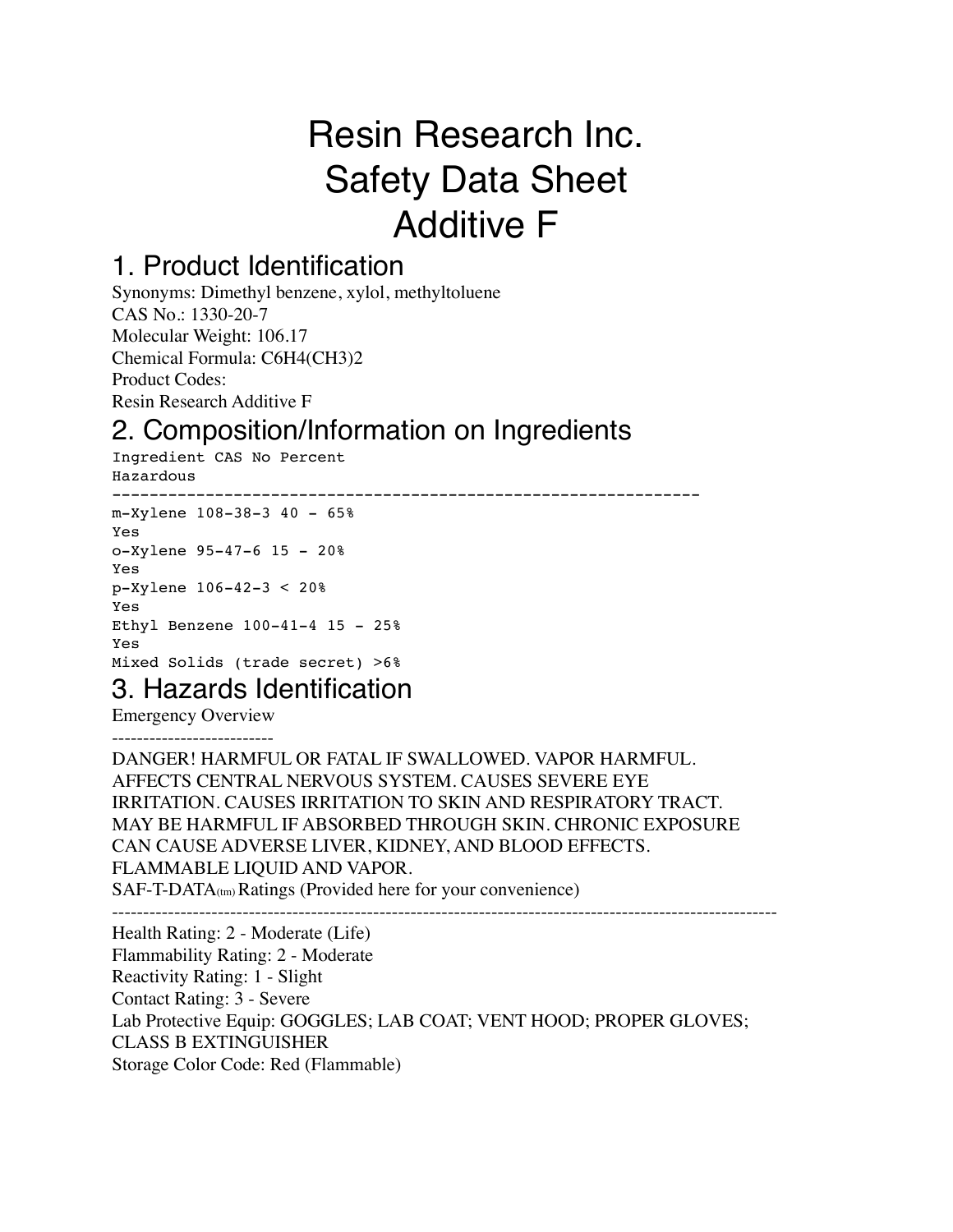Potential Health Effects ----------------------------------

Inhalation:

Inhalation of vapors may be irritating to the nose and throat. Inhalation of high concentrations may result in nausea, vomiting, headache, ringing in the ears, and severe breathing difficulties which may be delayed in onset. Substernal pain, cough, and hoarseness are also reported. High vapor concentrations are anesthetic and central nervous system depressants.

Ingestion:

Ingestion causes burning sensation in mouth and stomach, nausea, vomiting and salivation. Minute amounts aspirated into the lungs can produce a severe hemorrhagic pneumonitis with severe pulmonary injury or death.

Skin Contact:

Skin contact results in loss of natural oils and often results in a characteristic dermatitis. May be absorbed through the skin.

Eye Contact:

Vapors cause eye irritation. Splashes cause severe irritation, possible corneal burns and eye damage.

Chronic Exposure:

Chronic inhalation can cause headache, loss of appetite, nervousness and pale skin.

Repeated or prolonged skin contact may cause a skin rash. Repeated exposure of the eyes to high concentrations of vapor may cause reversible eye damage. Repeated exposure can damage bone marrow, causing low blood cell count. May damage the liver and kidneys. Aggravation of Pre-existing Conditions:

Persons with pre-existing skin disorders or eye problems, or impaired liver, kidney, blood, or respiratory function may be more susceptible to the effects of the substance.

### 4. First Aid Measures

Inhalation:

Remove to fresh air. If not breathing, give artificial respiration. If breathing is difficult, give oxygen. Call a physician immediately.

Ingestion:

Aspiration hazard. If swallowed, vomiting may occur spontaneously, but DO NOT INDUCE. If vomiting occurs, keep head below hips to prevent aspiration into lungs. Never give anything by mouth to an unconscious person. Call a physician immediately. Skin Contact:

Immediately flush skin with plenty of soap and water for at least 15 minutes while removing contaminated clothing and shoes. Get medical attention. Wash clothing before reuse. Thoroughly clean shoes before reuse.

Eye Contact:

Immediately flush eyes with plenty of water for at least 15 minutes, lifting lower and upper eyelids occasionally. Get medical attention immediately.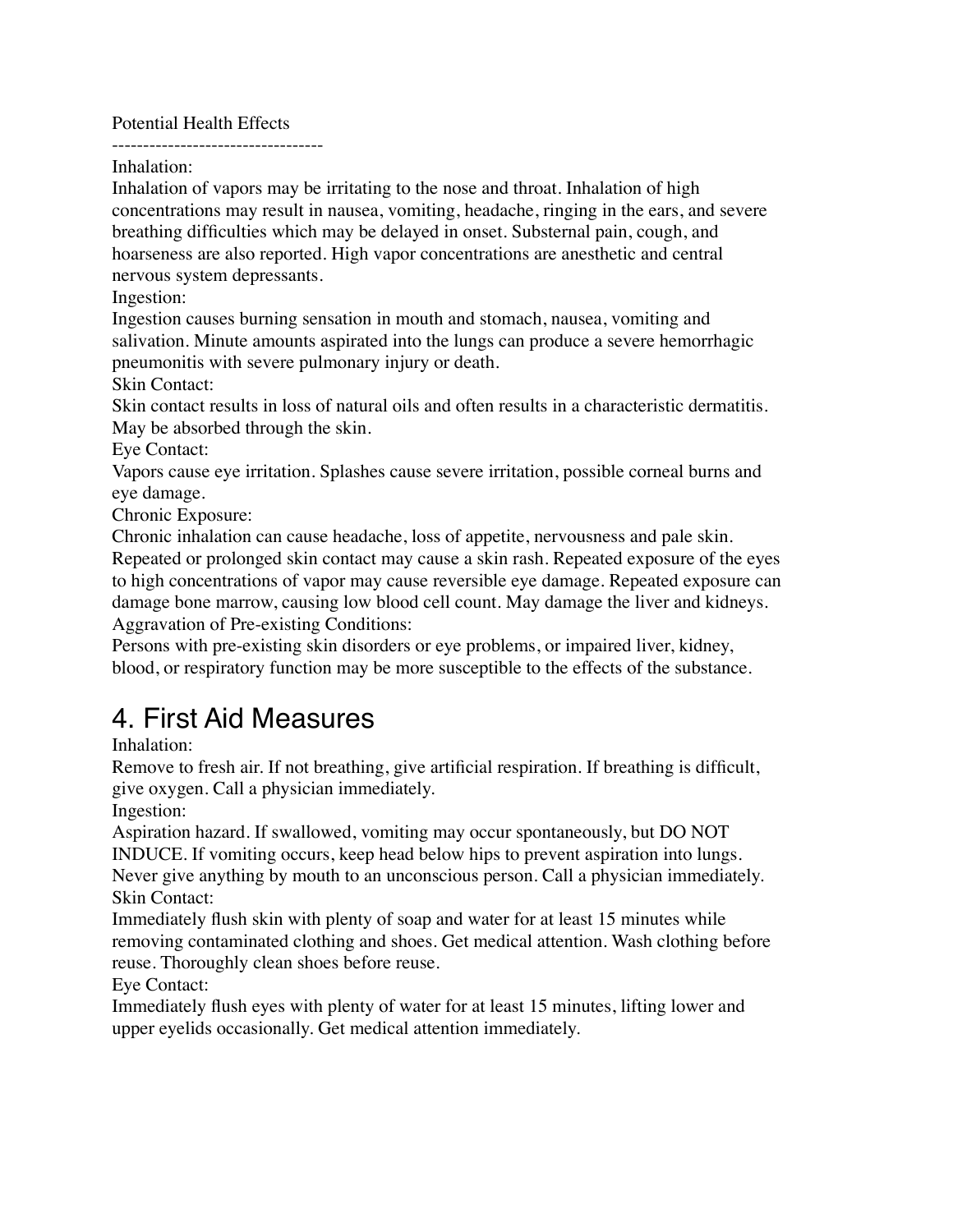# 5. Fire Fighting Measures

Fire:

Flash point: 29C (84F) CC Autoignition temperature: 464C (867F) Flammable limits in air % by volume:

lel: 1.0; uel: 7.0

Explosion:

Above flash point, vapor-air mixtures are explosive within flammable limits noted above. Contact with strong oxidizers may cause fire. Sealed containers may rupture when heated. Sensitive to static discharge.

Fire Extinguishing Media:

Dry chemical, foam or carbon dioxide. Water spray may be used to keep fire exposed containers cool, dilute spills to nonflammable mixtures, protect personnel attempting to stop leak and disperse vapors.

Special Information:

In the event of a fire, wear full protective clothing and NIOSH-approved self-contained breathing apparatus with full facepiece operated in the pressure demand or other positive pressure mode. Vapors can flow along surfaces to distant ignition source and flash back.

# 6. Accidental Release Measures

Ventilate area of leak or spill. Remove all sources of ignition. Wear appropriate personal protective equipment as specified in Section 8. Isolate hazard area. Keep unnecessary and unprotected personnel from entering. Contain and recover liquid when possible. Use nonsparking tools and equipment. Collect liquid in an appropriate container or absorb with an inert material (e. g., vermiculite, dry sand, earth), and place in a chemical waste container. Do not use combustible materials, such as saw dust. Do not flush to sewer! If a leak or spill has not ignited, use water spray to disperse the vapors, to protect personnel attempting to stop leak, and to flush spills away from exposures. US Regulations (CERCLA) require reporting spills and releases to soil, water and air in excess of reportable quantities. The toll free number for the US Coast Guard National Response Center is (800) 424-8802.

J. T. Baker SOLUSORB® solvent adsorbent is recommended for spills of this product.

# 7. Handling and Storage

Protect against physical damage. Store in a cool, dry well-ventilated location, away from any area where the fire hazard may be acute. Outside or detached storage is preferred. Separate from incompatibles. Containers should be bonded and grounded for transfers to avoid static sparks. Storage and use areas should be No Smoking areas. Use non-sparking type tools and equipment, including explosion proof ventilation. Containers of this material may be hazardous when empty since they retain product residues (vapors, liquid); observe all warnings and precautions listed for the product. Do Not attempt to clean empty containers since residue is difficult to remove. Do not pressurize, cut, weld, braze, solder, drill, grind or expose such containers to heat, sparks, flame, static electricity or other sources of ignition: they may explode and cause injury or death.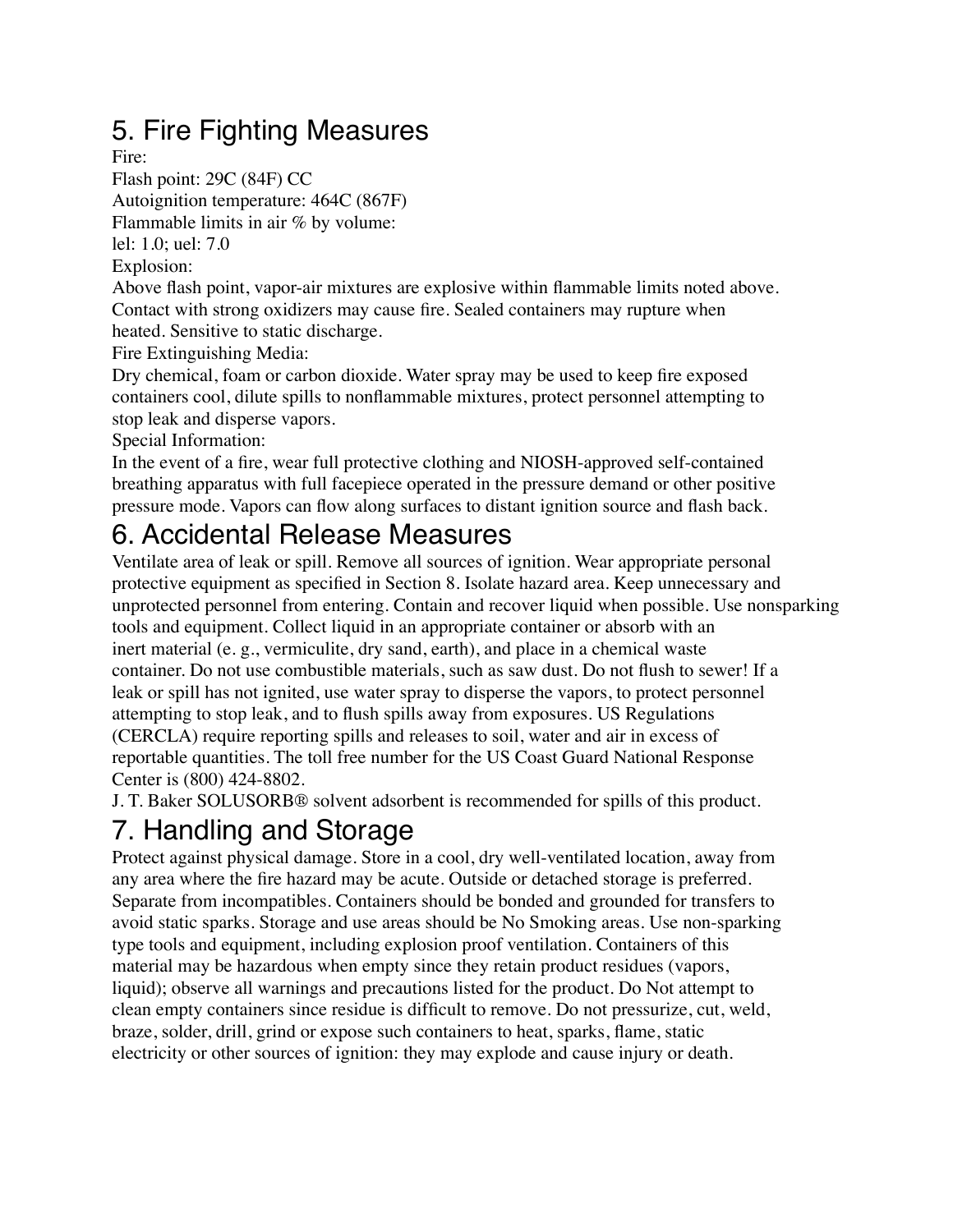### 8. Exposure Controls/Personal Protection

Airborne Exposure Limits:

-OSHA Permissible Exposure Limit (PEL):

100 ppm (TWA) xylene

100 ppm (TWA) ethylbenzene

-ACGIH Threshold Limit Value (TLV):

xylene: 100 ppm (TWA) 150 ppm (STEL), A4 - Not classifiable as a human carcinogen. ethyl benzene: 100 ppm (TWA) 125 ppm (STEL), A3 - Confirmed Animal Carcinogen with Unknown Relevance to Humans.

Ventilation System:

A system of local and/or general exhaust is recommended to keep employee exposures below the Airborne Exposure Limits. Local exhaust ventilation is generally preferred because it can control the emissions of the contaminant at its source, preventing dispersion of it into the general work area. Please refer to the ACGIH document, Industrial Ventilation, A Manual of Recommended Practices, most recent edition, for details. Use explosion-proof equipment.

Personal Respirators (NIOSH Approved):

If the exposure limit is exceeded and engineering controls are not feasible, a half-face organic vapor respirator may be worn for up to ten times the exposure limit, or the maximum use concentration specified by the appropriate regulatory agency or respirator supplier, whichever is lowest. A full-face piece organic vapor respirator may be worn up to 50 times the exposure limit, or the maximum use concentration specified by the appropriate regulatory agency or respirator supplier, whichever is lowest. For emergencies or instances where the exposure levels are not known, use a full-face piece positive-pressure, air-supplied respirator. WARNING: Air-purifying respirators do not protect workers in oxygen-deficient atmospheres. Where respirators are required, you must have a written program covering the basic requirements in the OSHA respirator standard. These include training, fit testing, medical approval, cleaning, maintenance, cartridge change schedules, etc. See 29CFR1910.134 for details. Skin Protection:

Wear impervious protective clothing, including boots, gloves, lab coat, apron or coveralls, as appropriate, to prevent skin contact.

Eye Protection:

Use chemical safety goggles and/or a full face shield where splashing is possible. Maintain eye wash fountain and quick-drench facilities in work area.

# 9. Physical and Chemical Properties

The following physical data is for xylene. Appearance: Clear, colorless liquid. Odor: Characteristic odor. Solubility: Insoluble in water. Specific Gravity: 0.86 @ 20C/4C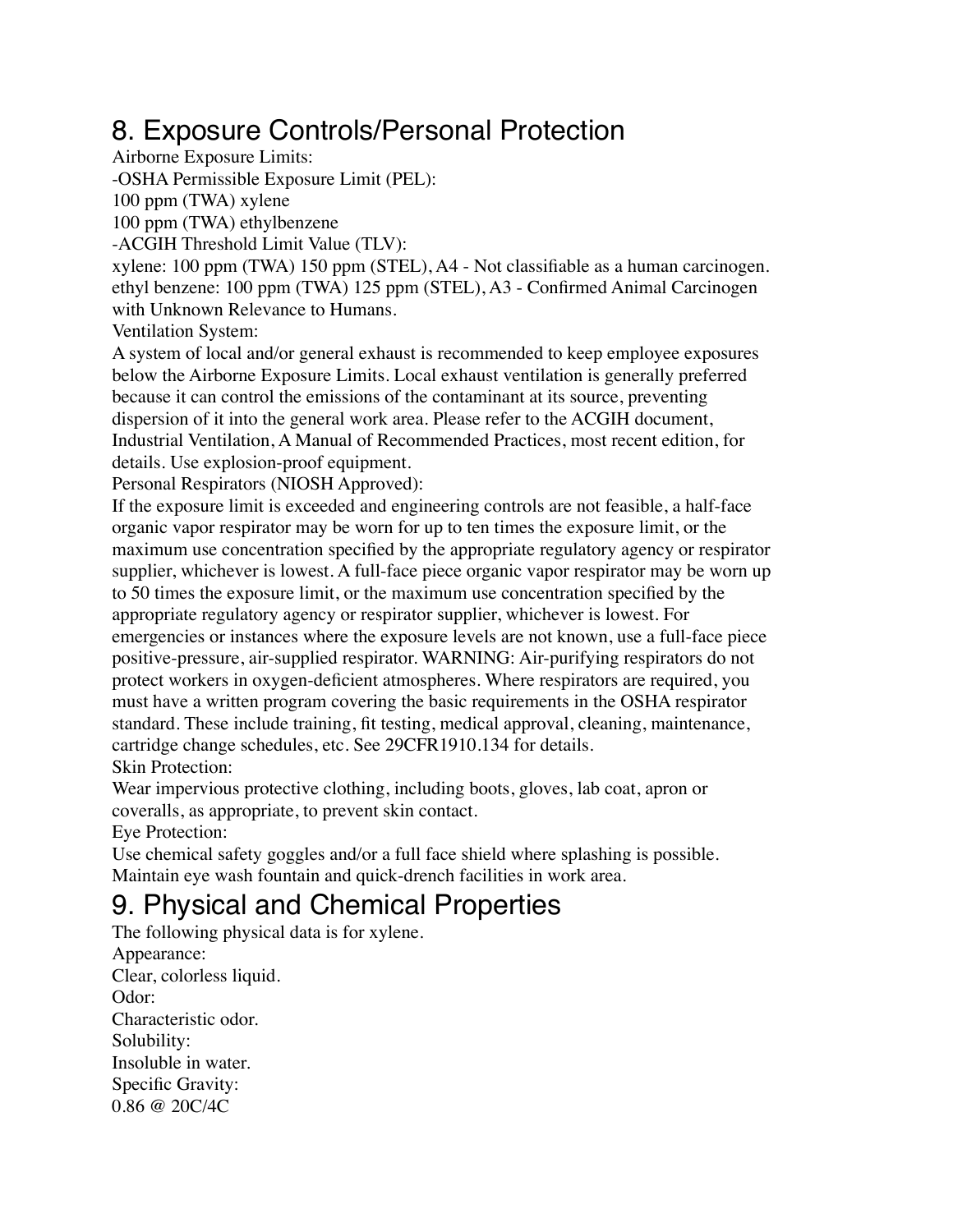```
pH:
Not applicable.
% Volatiles by volume @ 21C (70F):
100
Boiling Point:
137 - 140C (279 - 284F)
Melting Point:
-25C (-13F)
Vapor Density (Air=1):
3.7
Vapor Pressure (mm Hg):
8 @ 20C (68F)
Evaporation Rate (BuAc=1):
0.7
```
# 10. Stability and Reactivity

Stability:

Stable under ordinary conditions of use and storage.

Hazardous Decomposition Products:

Involvement in a fire causes formation of carbon monoxide and unidentified organic

components.

Hazardous Polymerization:

Will not occur.

Incompatibilities:

Strong oxidizing agents and strong acids.

Conditions to Avoid:

Heat, flames, ignition sources and incompatibles.

## 11. Toxicological Information

Toxicological Data:

Xylene: oral rat LD50: 4300 mg/kg; inhalation rat LC50: 5000 ppm/4H; skin rabbit LD50: > 1700 mg/kg; Irritation eye rabbit: 87 mg mild (Std. Draize); irritation skin rabbit 500 mg/24 moderate (Std. Draize); investigated as a tumorigen, mutagen, reproductive effector.

Ethyl benzene: oral rat LD50: 3500 mg/kg; skin rabbit LD50: 17800 uL/kg; investigated as a tumorigen, mutagen, reproductive effector.

Reproductive Toxicity:

May cause teratogenic effects.

```
--------\Cancer Lists\-----------------------------------------------
---NTP Carcinogen---
Ingredient Known Anticipated IARC
Category
m-Xylene (108-38-3) No No 3
o-Xylene (95-47-6) No No 3
p-Xylene (106-42-3) No No 3
Ethyl Benzene(100-41-4) No No 2B
```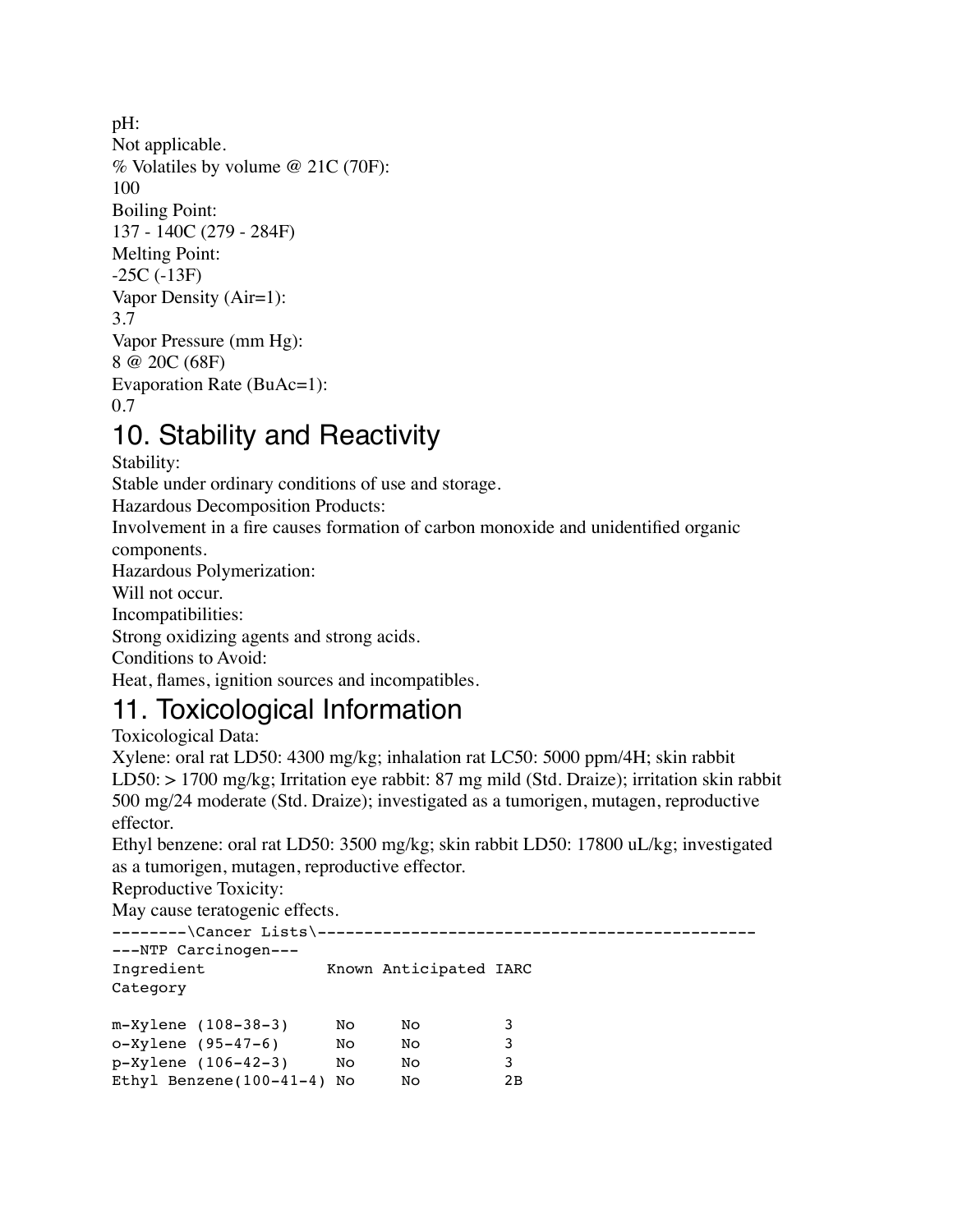# 12. Ecological Information

Environmental Fate:

Following data for xylene: When released into the soil, this material may evaporate to a moderate extent. When released into the soil, this material is expected to leach into groundwater. When released into the soil, this material may biodegrade to a moderate extent. When released into water, this material may evaporate to a moderate extent. When released into water, this material may biodegrade to a moderate extent. When released into the air, this material may be moderately degraded by reaction with photochemically produced hydroxyl radicals. When released into the air, this material is expected to have a half-life of less than 1 day. This material is not expected to significantly bioaccumulate. (mixed xylenes: octanol / water partition coefficient  $3.1 - 3.2$ ; bioconcentration factor = 1.3, eels)

Environmental Toxicity:

For xylene: This material is expected to be slightly toxic to aquatic life. The LC50/96 hour values for fish are between 10 and 100 mg/l.

# 13. Disposal Considerations

Whatever cannot be saved for recovery or recycling should be handled as hazardous waste and sent to a RCRA approved incinerator or disposed in a RCRA approved waste facility. Processing, use or contamination of this product may change the waste management options. State and local disposal regulations may differ from federal disposal regulations. Dispose of container and unused contents in accordance with federal, state and local requirements.

## 14. Transport Information

Domestic (Land, D.O.T.)

----------------------- Proper Shipping Name: RQ, XYLENES Hazard Class: 3 UN/NA: UN1307 Packing Group: III Information reported for product/size: 398LB International (Water, I.M.O.) -----------------------------

Proper Shipping Name: XYLENES Hazard Class: 3 UN/NA: UN1307 Packing Group: III Information reported for product/size: 398LB

### 15. Regulatory Information

--------\Chemical Inventory Status - Part 1\--------------------------Ingredient TSCA EC Japan Australia m-Xylene (108-38-3) Yes Yes Yes Yes o-Xylene (95-47-6) Yes Yes Yes Yes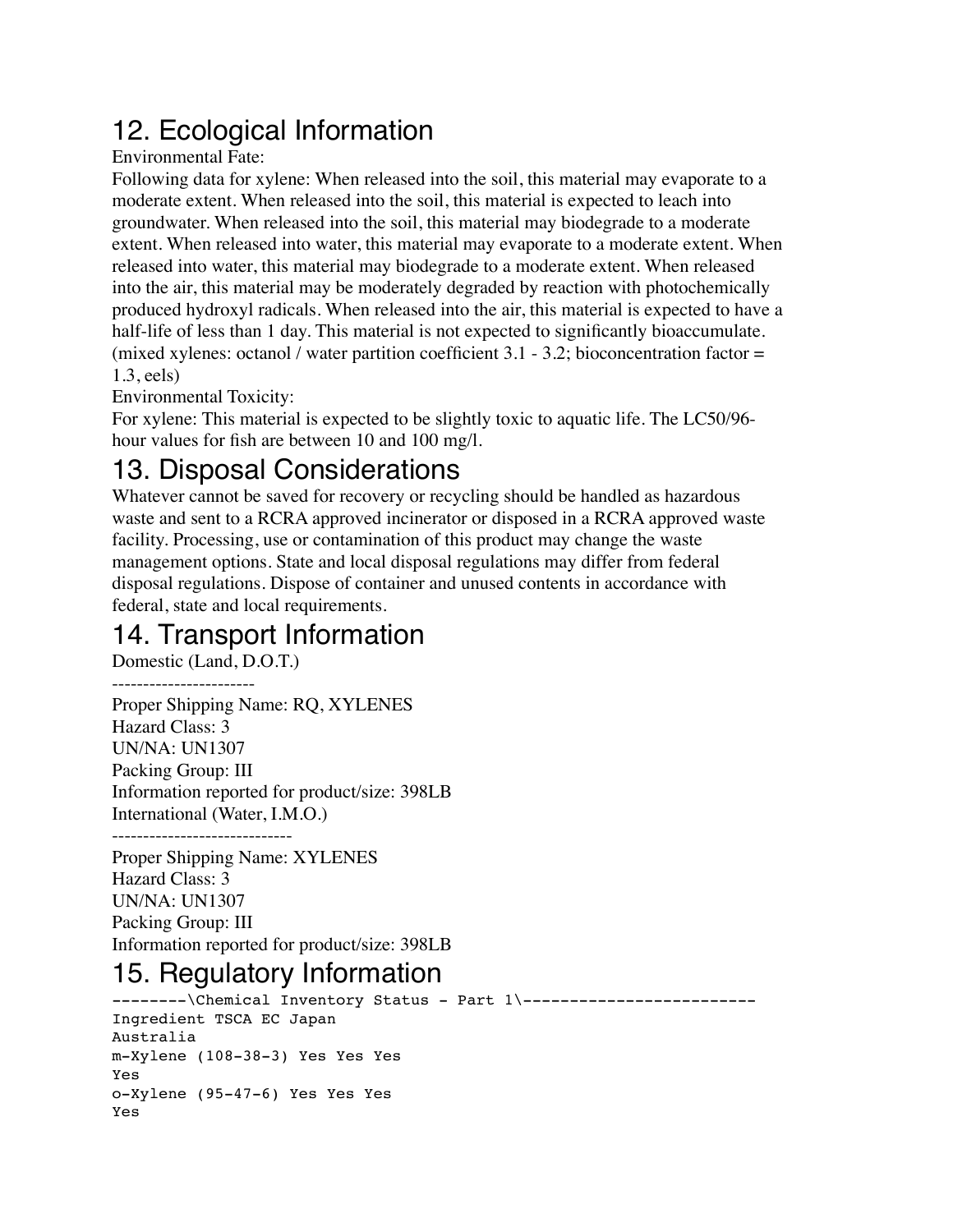p-Xylene (106-42-3) Yes Yes Yes Yes Ethyl Benzene (100-41-4) Yes Yes Yes Yes --------\Chemical Inventory Status - Part 2\---------------------------Canada-- Ingredient Korea DSL NDSL Phil. m-Xylene (108-38-3) Yes Yes No Yes o-Xylene (95-47-6) Yes Yes No Yes p-Xylene (106-42-3) Yes Yes No Yes Ethyl Benzene (100-41-4) Yes Yes No Yes --------\Federal, State & International Regulations - Part 1\-------- -SARA 302- ------SARA  $313------$ Ingredient RQ TPQ List Chemical Catg. m-Xylene (108-38-3) No No Yes No o-Xylene (95-47-6) No No Yes No p-Xylene (106-42-3) No No Yes No Ethyl Benzene (100-41-4) No No Yes No --------\Federal, State & International Regulations - Part 2\--------  $-RCRA- -$ TSCAIngredient CERCLA 261.33 8(d) m-Xylene (108-38-3) 1000 No No o-Xylene (95-47-6) 1000 No No p-Xylene (106-42-3) 100 No Yes Ethyl Benzene (100-41-4) 1000 No No Chemical Weapons Convention: No TSCA 12(b): No CDTA: No SARA 311/312: Acute: Yes Chronic: Yes Fire: Yes Pressure: No Reactivity: No (Mixture / Liquid) Australian Hazchem Code: 3[Y] Poison Schedule: None allocated. WHMIS: This MSDS has been prepared according to the hazard criteria of the Controlled Products Regulations (CPR) and the MSDS contains all of the information required by the CPR.